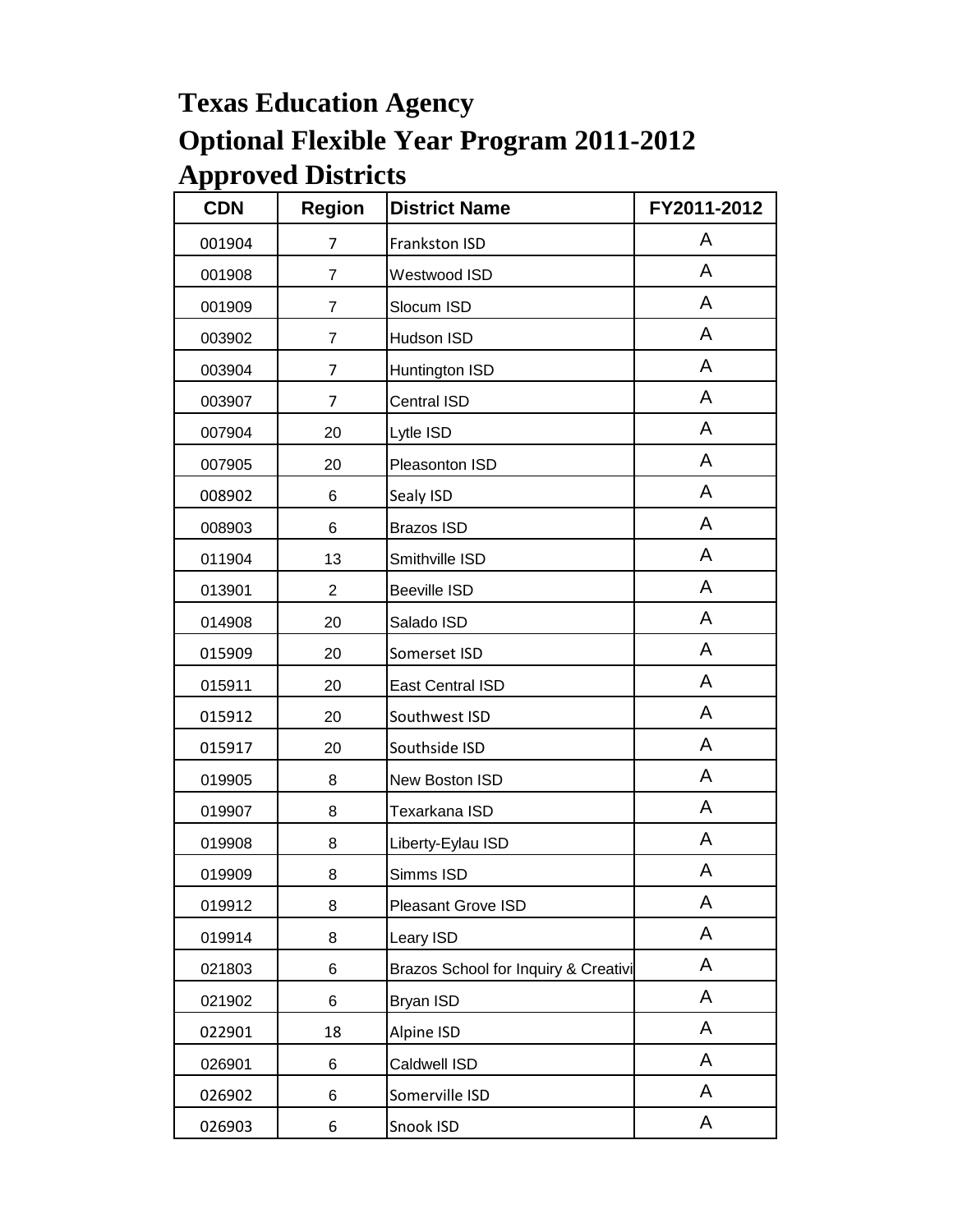| <b>CDN</b> | <b>Region</b>  | <b>District Name</b>     | FY2011-2012 |
|------------|----------------|--------------------------|-------------|
| 032902     | 8              | Pittsburg ISD            | A           |
| 034902     | 8              | Avinger ISD              | A           |
| 034906     | 8              | McLoud ISD               | A           |
| 035902     | 6              | Hart ISD                 | A           |
| 036903     | 4              | East Chambers ISD        | A           |
| 037907     | $\overline{7}$ | Rusk ISD                 | A           |
| 037909     | $\overline{7}$ | Wells ISD                | A           |
| 039903     | 9              | Petrolia ISD             | A           |
| 043918     | 10             | <b>Community ISD</b>     | A           |
| 044904     | 16             | Samnorwood ISD           | A           |
| 045903     | 3              | Rice CISD                | A           |
| 047903     | 14             | <b>Gustine ISD</b>       | A           |
| 049902     | 11             | Muenster ISD             | A           |
| 049903     | 11             | Valley View ISD          | A           |
| 049906     | 11             | Era ISD                  | A           |
| 049908     | 11             | <b>Walnut Bend ISD</b>   | A           |
| 049909     | 11             | Sivells ISD              | A           |
| 050901     | 12             | Evant ISD                | A           |
| 057806     | 10             | Advantage Academy        | A           |
| 057910     | 10             | <b>Grand Prairie ISD</b> | A           |
| 060902     | 8              | Cooper ISD               | A           |
| 061908     | 11             | Sanger ISD               | Α           |
| 061912     | 11             | Lake Dallas ISD          | A           |
| 062901     | 3              | Cuero ISD                | A           |
| 062902     | 3              | Nordheim ISD             | A           |
| 062903     | 3              | Yoakum ISD               | A           |
| 062906     | 3              | Meyersville ISD          | A           |
| 066902     | $\overline{2}$ | San Diego ISD            | A           |
| 067908     | 14             | Rising Star ISD          | A           |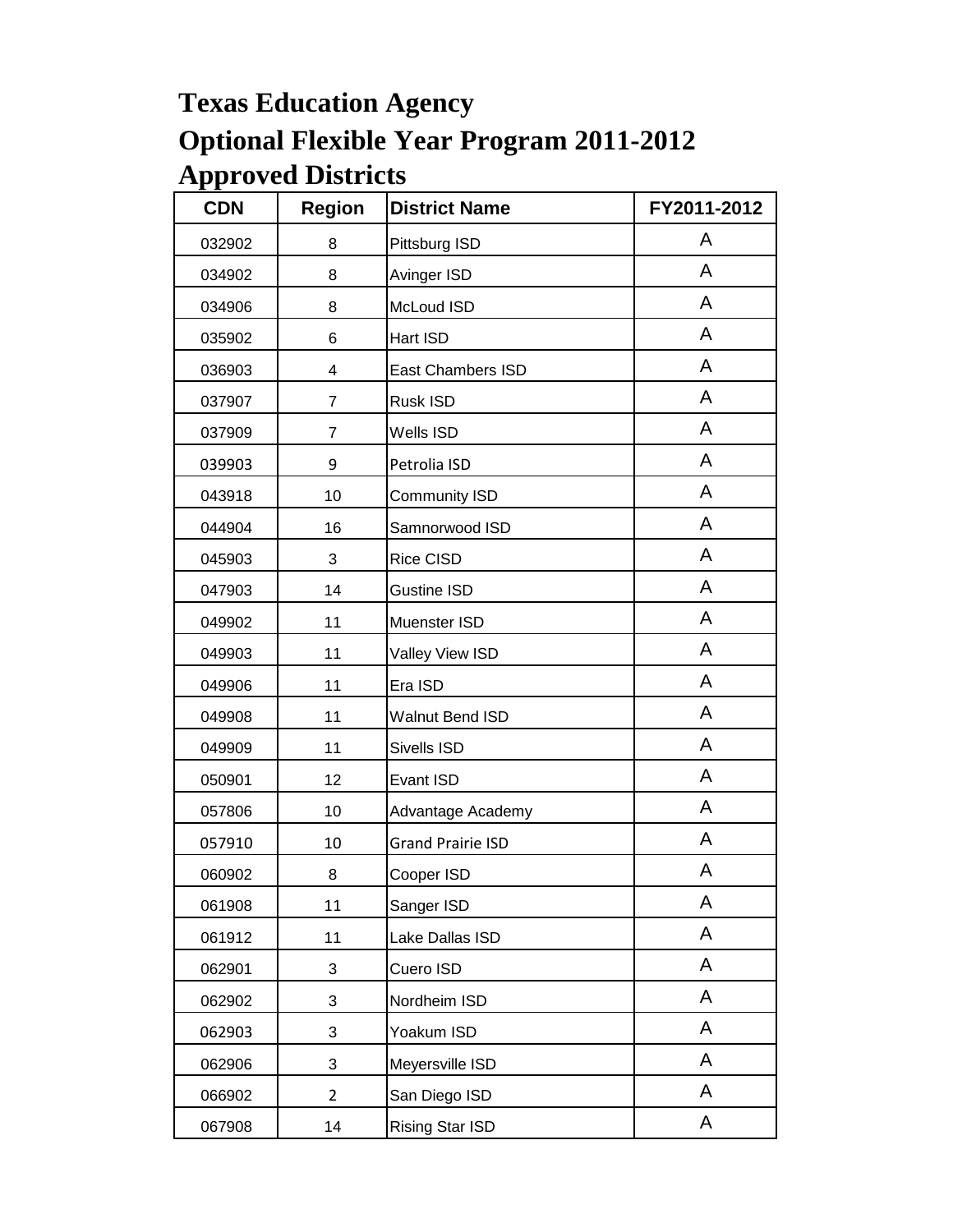| <b>CDN</b> | <b>Region</b>  | <b>District Name</b> | FY2011-2012 |
|------------|----------------|----------------------|-------------|
| 070901     | 10             | Avalon ISD           | A           |
| 070909     | 10             | Milford ISD          | A           |
| 070910     | 10             | Palmer ISD           | A           |
| 070912     | 10             | Waxahachie ISD       | A           |
| 074903     | 10             | <b>Bonham ISD</b>    | A           |
| 074909     | 10             | <b>Leonard ISD</b>   | A           |
| 075901     | 13             | Flatonia ISD         | A           |
| 084903     | 5              | High Island ISD      | A           |
| 086902     | 13             | Harper ISD           | A           |
| 089901     | 13             | Gonzales ISD         | A           |
| 089903     | 13             | Nixon-Smiley CISD    | A           |
| 091901     | 10             | <b>Bells ISD</b>     | A           |
| 091914     | 10             | S & S CISD           | A           |
| 092901     | 7              | Gladewater ISD       | A           |
| 092902     | $\overline{7}$ | Kilgore ISD          | A           |
| 092903     | $\overline{7}$ | Longview ISD         | A           |
| 093901     | 6              | Anderson-Shiro CISD  | A           |
| 093903     | 6              | Iola ISD             | A           |
| 096904     | 16             | Memphis ISD          | A           |
| 099902     | 9              | Chillicothe ISD      | A           |
| 102902     | 7              | <b>Marshall ISD</b>  | А           |
| 102903     | $\overline{7}$ | Waskom ISD           | A           |
| 104907     | 14             | Paint Creek ISD      | A           |
| 106901     | 16             | Canadian ISD         | A           |
| 107905     | $\overline{7}$ | Eustace ISD          | A           |
| 107907     | 7              | <b>Trinidad ISD</b>  | A           |
| 107910     | $\overline{7}$ | La Poyner ISD        | A           |
| 108903     | 1              | Edcouch-Elsa ISD     | A           |
| 109913     | 12             | <b>Blum ISD</b>      | A           |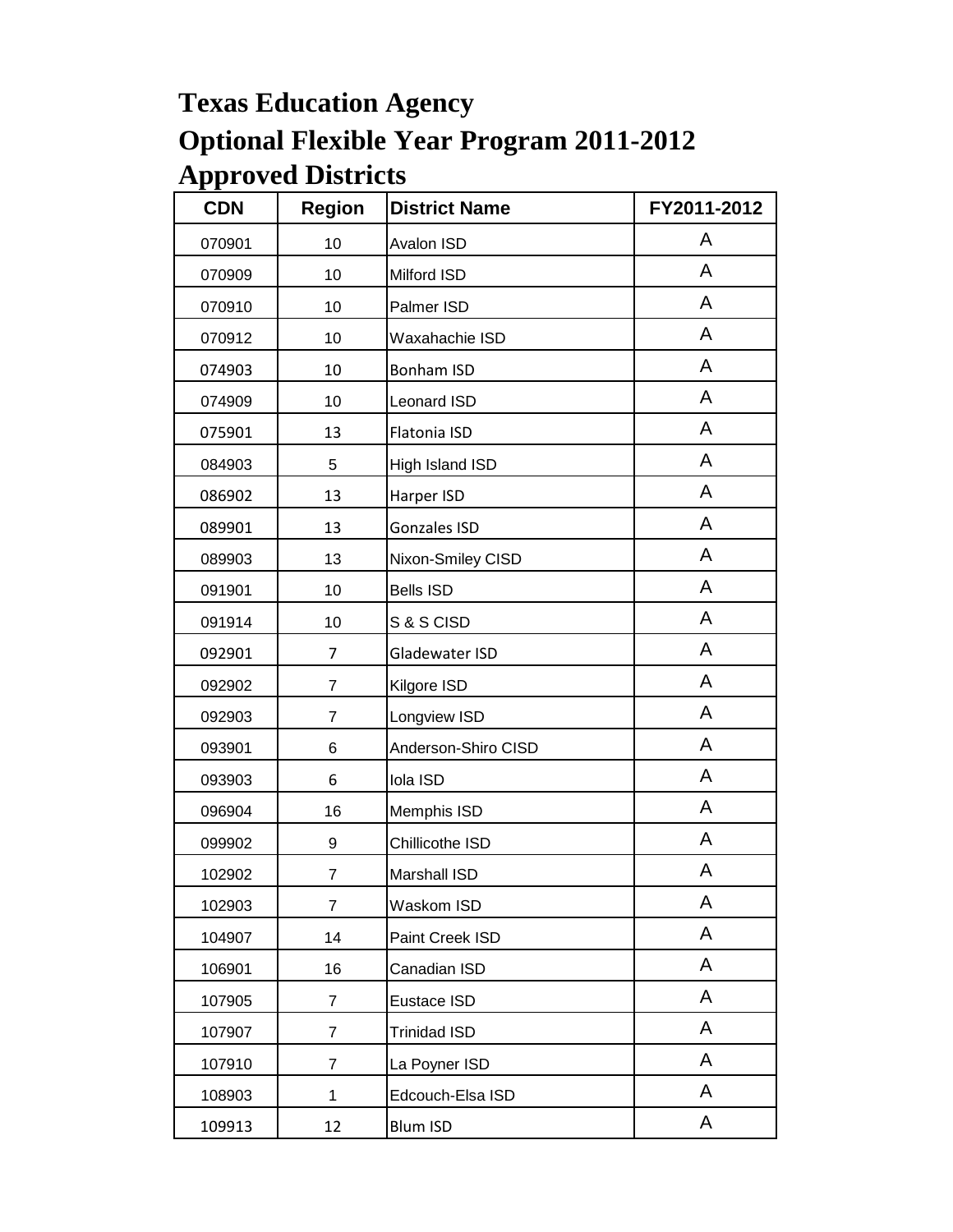| <b>CDN</b> | <b>Region</b>  | <b>District Name</b>  | FY2011-2012 |
|------------|----------------|-----------------------|-------------|
| 112909     | 8              | Saltillo ISD          | A           |
| 112910     | 8              | Sulphur Bluff ISD     | A           |
| 113905     | 6              | Latexo ISD            | A           |
| 114902     | 18             | Coahoma ISD           | A           |
| 116905     | 10             | Greenville ISD        | A           |
| 116906     | 10             | Lone Oak ISD          | A           |
| 116908     | 10             | Quinlan ISD           | A           |
| 119901     | 9              | <b>Bryson ISD</b>     | A           |
| 121902     | 5              | <b>Brookeland ISD</b> | A           |
| 126901     | 11             | Alvarado ISD          | A           |
| 126908     | 11             | Venus ISD             | A           |
| 127906     | 14             | Stamford ISD          | A           |
| 128902     | 3              | Kenedy ISD            | A           |
| 128904     | 3              | Falls City ISD        | A           |
| 129901     | 10             | Crandall ISD          | A           |
| 129903     | 10             | Kaufman ISD           | A           |
| 129904     | 10             | Kemp ISD              | A           |
| 137902     | $\overline{2}$ | Ricardo ISD           | A           |
| 137903     | $\overline{2}$ | Riviera ISD           | A           |
| 138903     | 9              | Munday CISD           | A           |
| 139905     | 8              | Chisum ISD            | A           |
| 139908     | 8              | Roxton ISD            | Α           |
| 139909     | 8              | Paris ISD             | A           |
| 144902     | 13             | Lexington ISD         | A           |
| 145907     | 6              | Oakwood ISD           | A           |
| 146904     | 4              | Hardin ISD            | A           |
| 146905     | 4              | Hull-Daisetta ISD     | A           |
| 146906     | 4              | <b>Liberty ISD</b>    | A           |
| 147901     | 12             | Coolige ISD           | A           |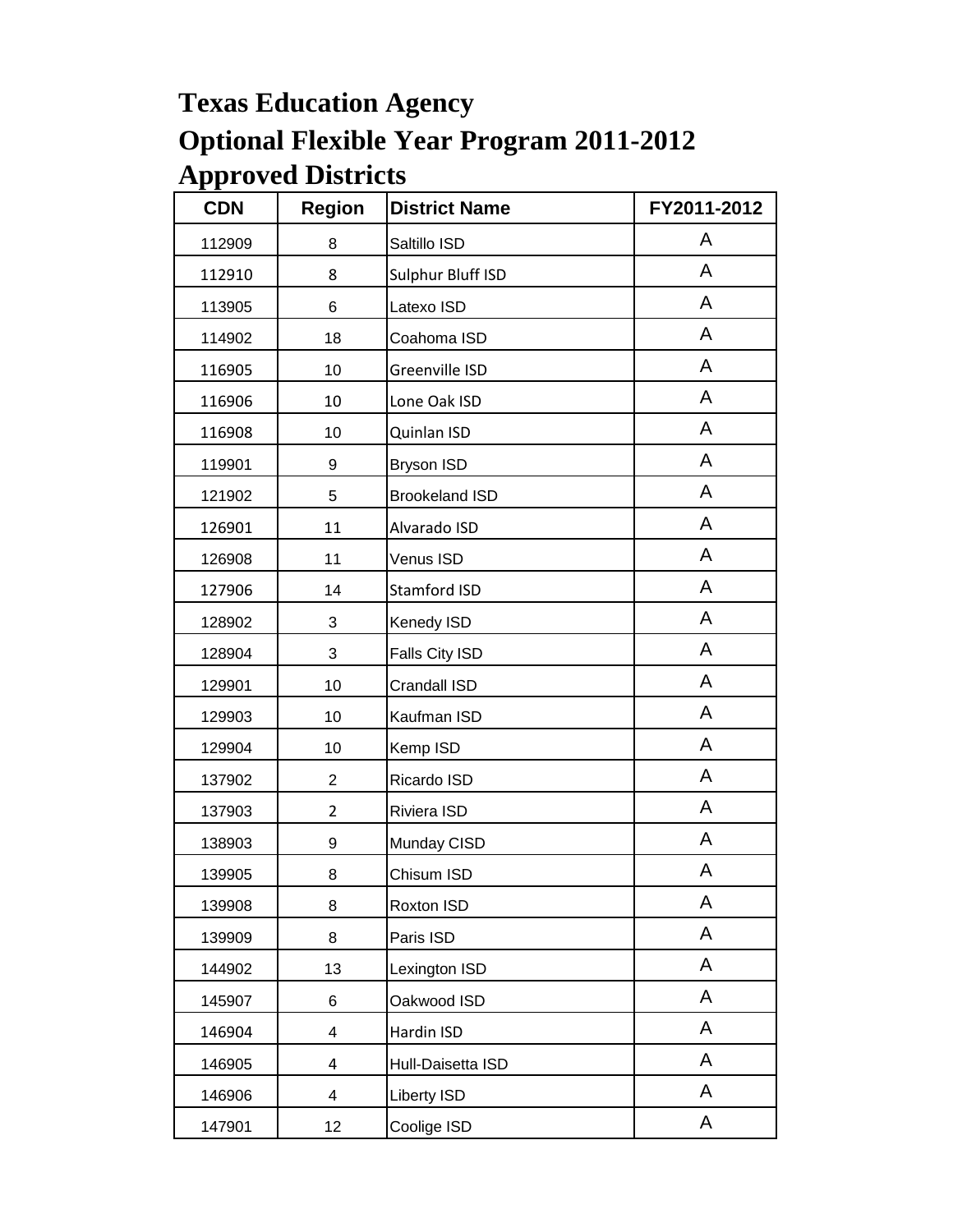| <b>CDN</b> | <b>Region</b>  | <b>District Name</b>       | FY2011-2012 |
|------------|----------------|----------------------------|-------------|
| 147902     | 12             | Groesbeck ISD              | A           |
| 154901     | 6              | Madisonville CISD          | A           |
| 157901     | 15             | Mason ISD                  | A           |
| 161906     | 12             | La Vega ISD                | A           |
| 161912     | 12             | <b>Riesel ISD</b>          | A           |
| 161918     | 12             | <b>Axtell ISD</b>          | A           |
| 161919     | 12             | <b>Bruceville Eddy ISD</b> | A           |
| 163901     | 20             | Devine ISD                 | A           |
| 163908     | 20             | Medina Valley ISD          | A           |
| 166904     | 6              | Rockdale ISD               | A           |
| 172905     | 8              | Pewitt CISD                | A           |
| 174906     | $\overline{7}$ | Woden ISD                  | A           |
| 175902     | 12             | <b>Blooming Grove ISD</b>  | A           |
| 175903     | 12             | Corsicana ISD              | A           |
| 175905     | 12             | Frost ISD                  | A           |
| 175907     | 12             | Kerens ISD                 | A           |
| 175911     | 12             | Rice ISD                   | A           |
| 176902     | 5              | Newton ISD                 | A           |
| 176903     | 5              | Deweyville ISD             | A           |
| 177902     | 14             | Sweetwater ISD             | A           |
| 178903     | $\overline{c}$ | Calallen ISD               | A           |
| 178904     | $\overline{2}$ | Corpus Christi ISD         | A           |
| 178909     | $\overline{2}$ | Robstown iSD               | A           |
| 178912     | $\overline{2}$ | Tuloso-Midway ISD          | A           |
| 178913     | $\overline{2}$ | <b>Banquete ISD</b>        | A           |
| 182901     | 11             | Gordon ISD                 | A           |
| 184909     | 11             | <b>Brock ISD</b>           | A           |
| 185901     | 16             | <b>Bovina ISD</b>          | A           |
| 187901     | 6              | <b>Big Sandy ISD</b>       | A           |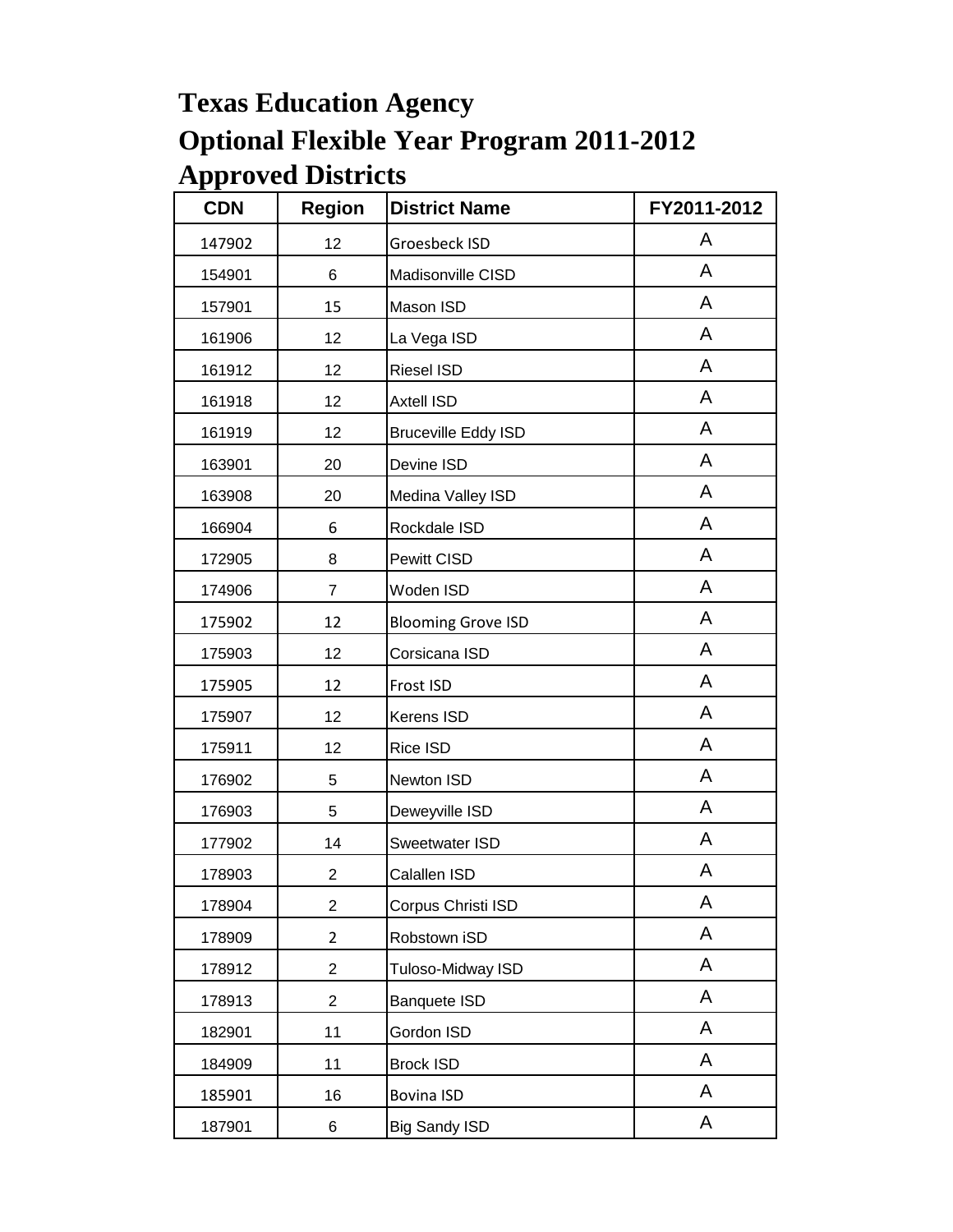| <b>CDN</b> | <b>Region</b>  | <b>District Name</b>    | FY2011-2012 |
|------------|----------------|-------------------------|-------------|
| 187904     | 6              | Corrigan-Camden ISD     | A           |
| 187906     | 6              | Leggett ISD             | A           |
| 187907     | 6              | Livingston ISD          | A           |
| 194905     | 8              | Detroit ISD             | A           |
| 196902     | 3              | Woodsboro ISD           | A           |
| 196903     | 3              | Refugio ISD             | A           |
| 198903     | 6              | Franklin ISD            | A           |
| 198905     | 6              | Hearne ISD              | A           |
| 201914     | $\overline{7}$ | West Rusk ISD           | A           |
| 202905     | $\overline{7}$ | <b>West Sabine ISD</b>  | A           |
| 203902     | $\overline{7}$ | <b>Broaddus ISD</b>     | A           |
| 204901     | 6              | Coldsrping-Oakhurst ISD | A           |
| 205904     | $\overline{2}$ | Mathis ISD              | A           |
| 205907     | $\overline{2}$ | Taft ISD                | A           |
| 206901     | 15             | San Saba ISD            | A           |
| 209901     | 14             | Albany ISD              | A           |
| 212904     | $\overline{7}$ | Troup ISD               | A           |
| 212905     | 7              | <b>Tyler ISD</b>        | A           |
| 220914     | 11             | Kennedale ISD           | A           |
| 220915     | 11             | Azle ISD                | A           |
| 221904     | 14             | Merkel ISD              | А           |
| 224901     | 9              | Throckmorton ISD        | Α           |
| 225907     | 8              | Harts Bluff ISD         | A           |
| 230901     | $\overline{7}$ | <b>Big Sandy ISD</b>    | A           |
| 230906     | $\overline{7}$ | New Diana ISD           | A           |
| 232903     | 20             | Uvalde ISD              | A           |
| 232904     | 20             | Utopia ISD              | A           |
| 234905     | $\overline{7}$ | Martin's Mill ISD       | A           |
| 235904     | 3              | Nursery ISD             | A           |